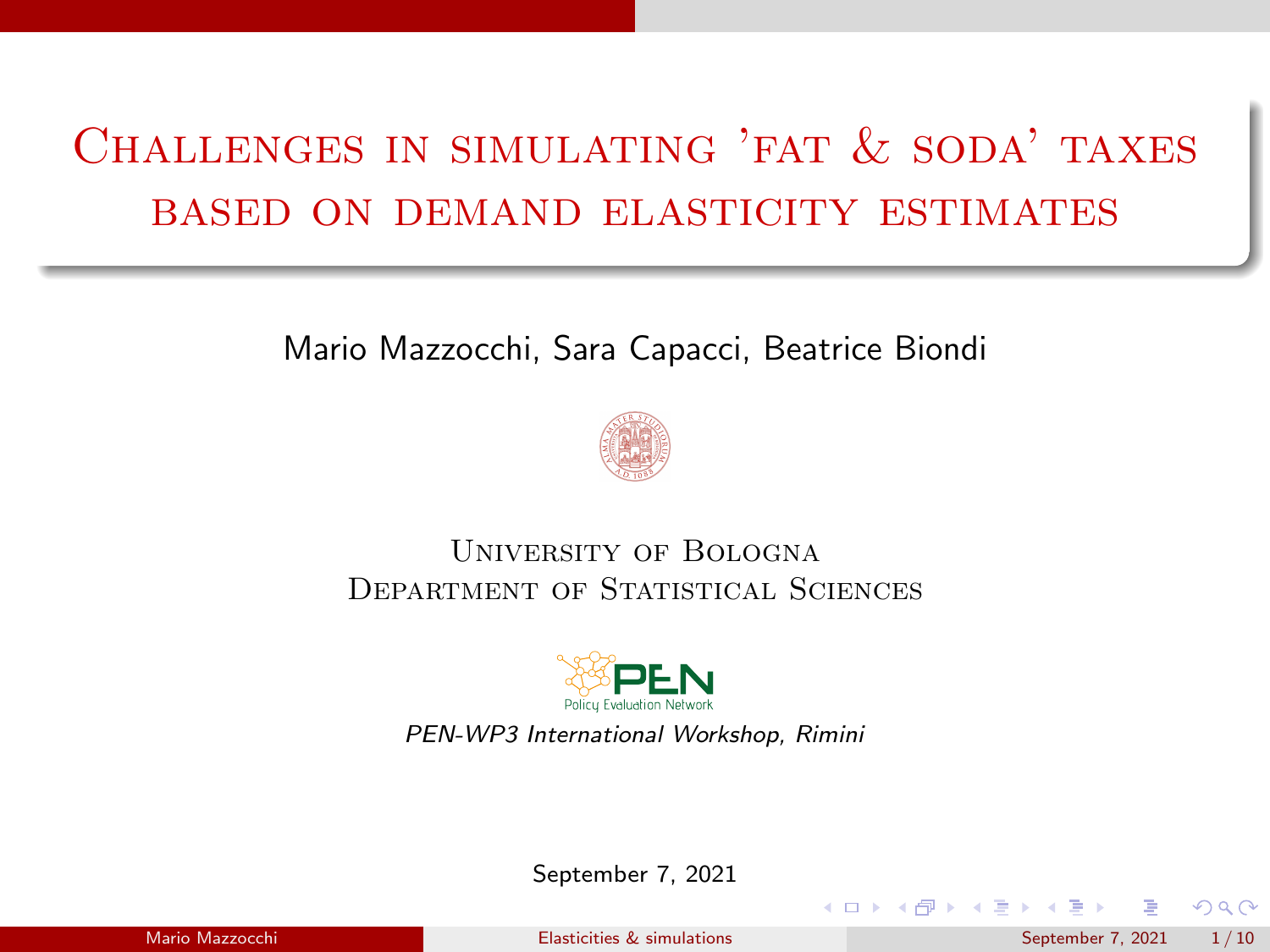### **Outline**



#### <sup>2</sup> [The challenges](#page-4-0)

- [Capturing substitutions](#page-5-0)
- [Capturing 'actual' price changes](#page-6-0)
- **[Nonlinear elasticities](#page-7-0)**



 $\Omega$ 

メロトメ 倒下 メミトメ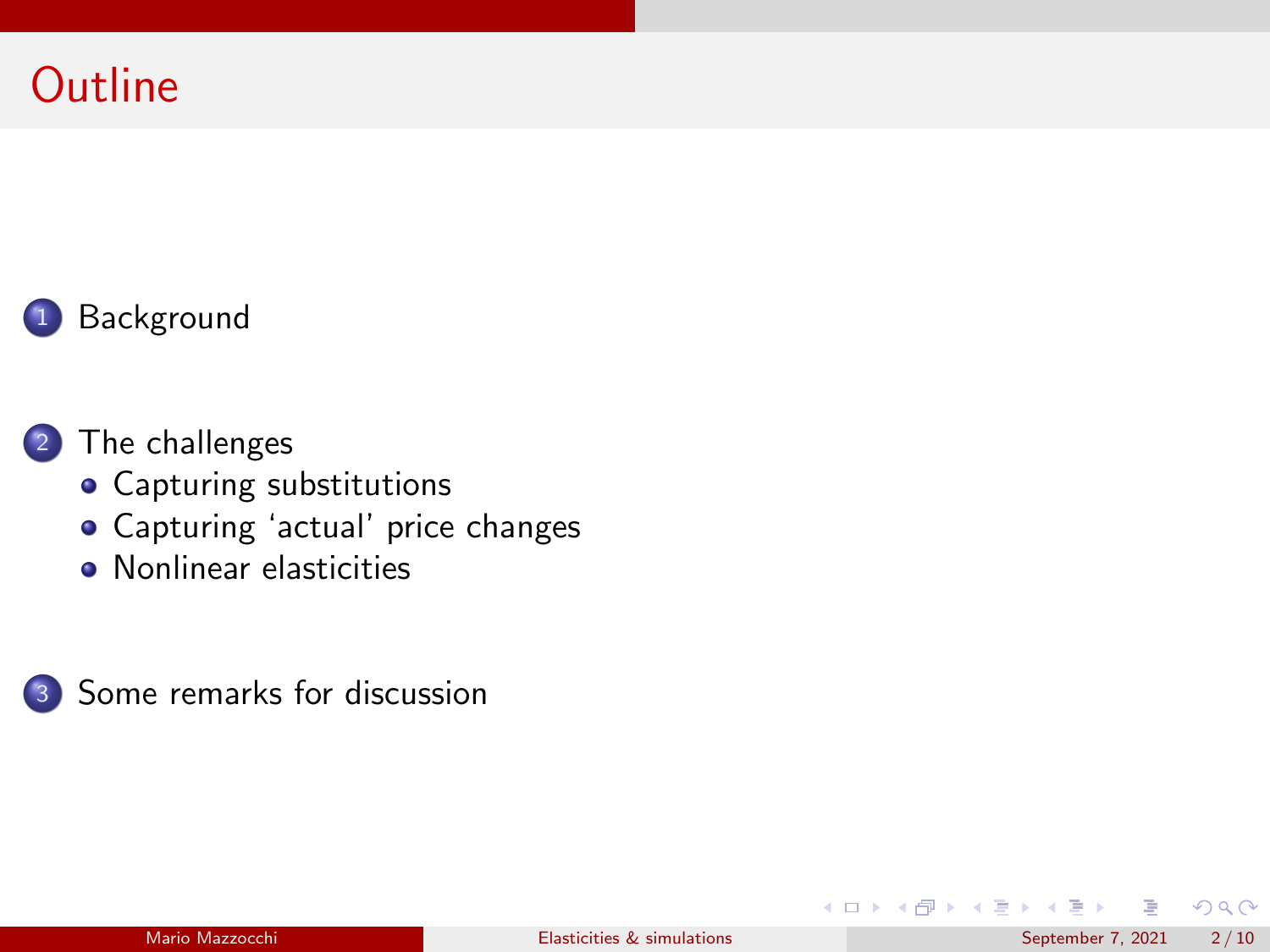#### <span id="page-2-0"></span>Aim of this presentation

- A flexible 'filler' before the coffee break (be short!)
- Raise some points for discussion with experts of demand analysis

 $\Omega$ 

イロト イ御 トイミトイ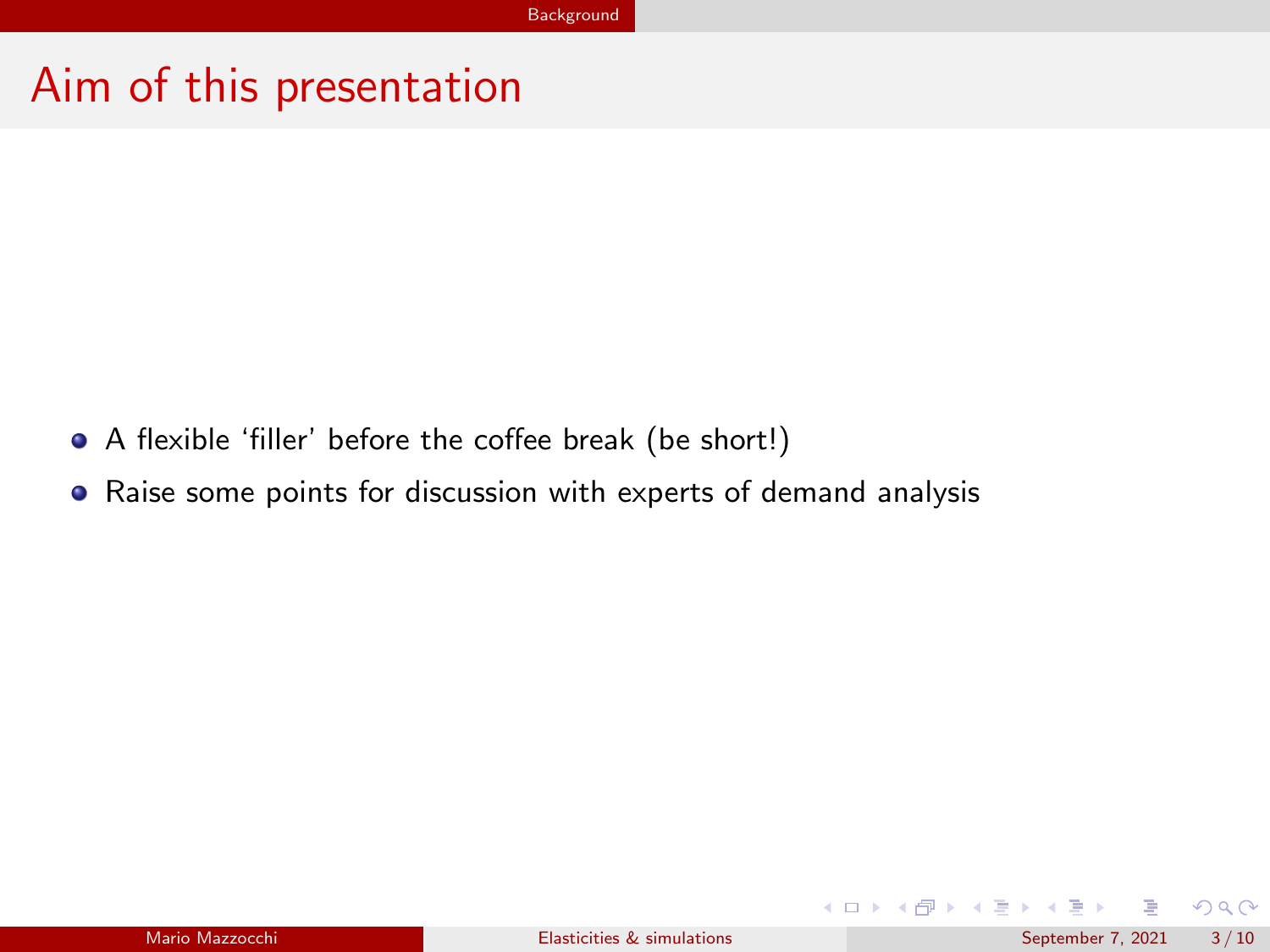#### <span id="page-3-0"></span>Background: Simulating demand response to soda taxes

Ex-ante evaluations of the potential effects of (soda) taxes often rely on demand estimates:

- Estimate a demand model (typically a system AIDS, QAIDS, EASI...)
- **Impose an (average) price change for taxed drinks based on the tax rate**
- **•** Predict consumption (purchase) response using estimated elasticities

Some examples:

- Caro et al. (Food Policy, 2017, Chile)  $\rightarrow$  Effective
- Tiffin et al. (Health Economics, 2014, UK)  $\rightarrow$  Effective
- $\bullet$  Harding and Lovenheim (Journal of Health Economics, 2017, US)  $\rightarrow$  Effective
- Vecino-Ortiz and Arroyo-Ariza (Plos One, 2018, Colombia)  $\rightarrow$  Effective

However, most ex-post evaluations found smaller effects than expected, especially for small taxes

 $\Omega$ 

 $4$  ロ }  $4$   $\overline{m}$  }  $4$   $\overline{m}$  }  $4$   $\overline{m}$  }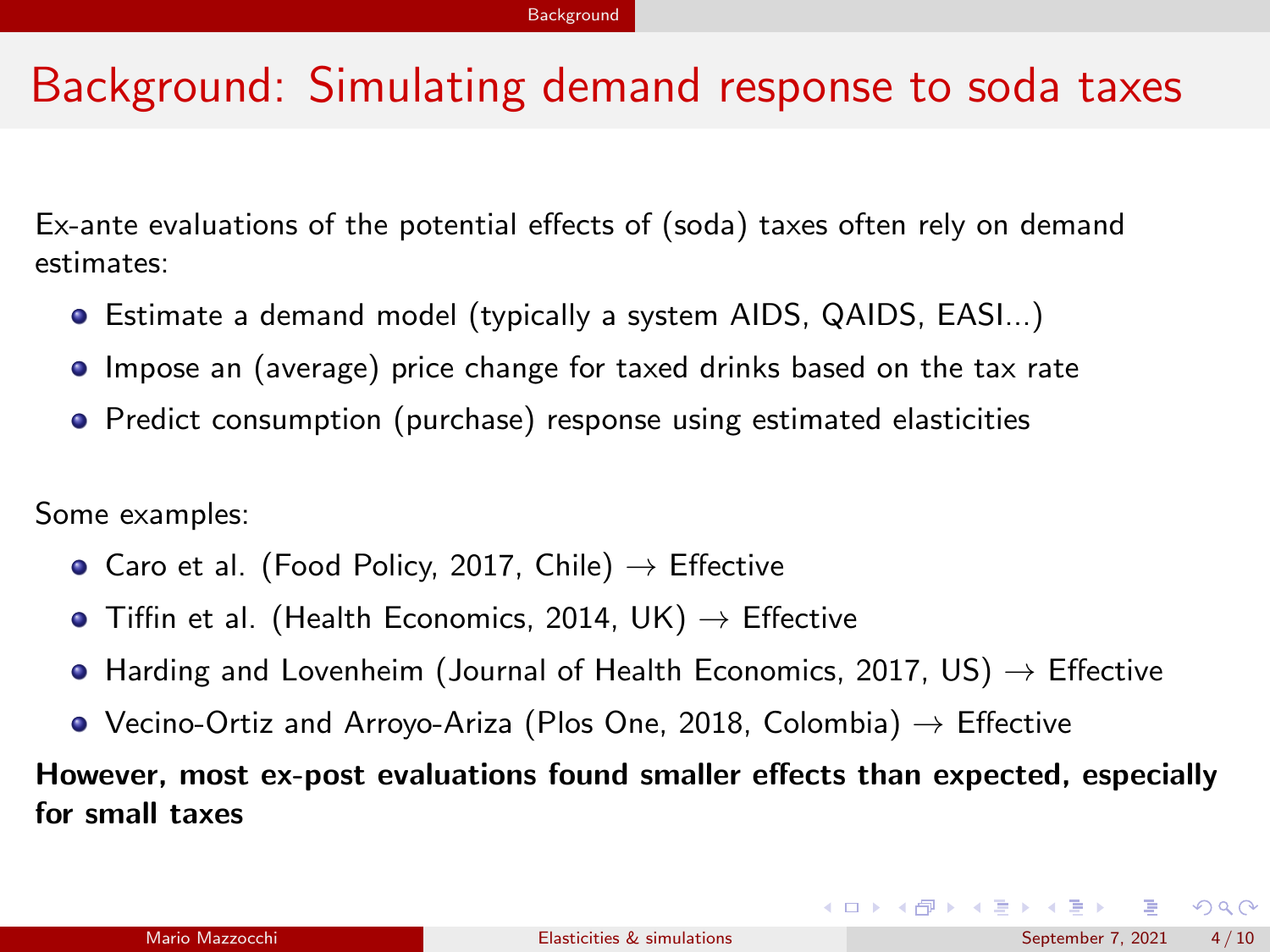#### <span id="page-4-0"></span>Some challenges in demand estimation

Why are demand-based simulations inconsistent with ex-post evaluations? Some hypotheses...

- Ability to capture the substitution patterns
	- Level of product aggregation and range of substitute products
	- Heterogeneity in substitutions
	- Changes in substitute prices
- Unit values vs. prices (overestimation of elasticities)
- Non-linear elasticities (and price changes outside the data support)
- Asymmetric response to price increases and decreases (loss aversion)
- Accounting for habit formation (not discussed here... and little discussion in general?)

 $\Omega$ 

 $4$  ロ }  $4$   $\overline{m}$  }  $4$   $\overline{m}$  }  $4$   $\overline{m}$  }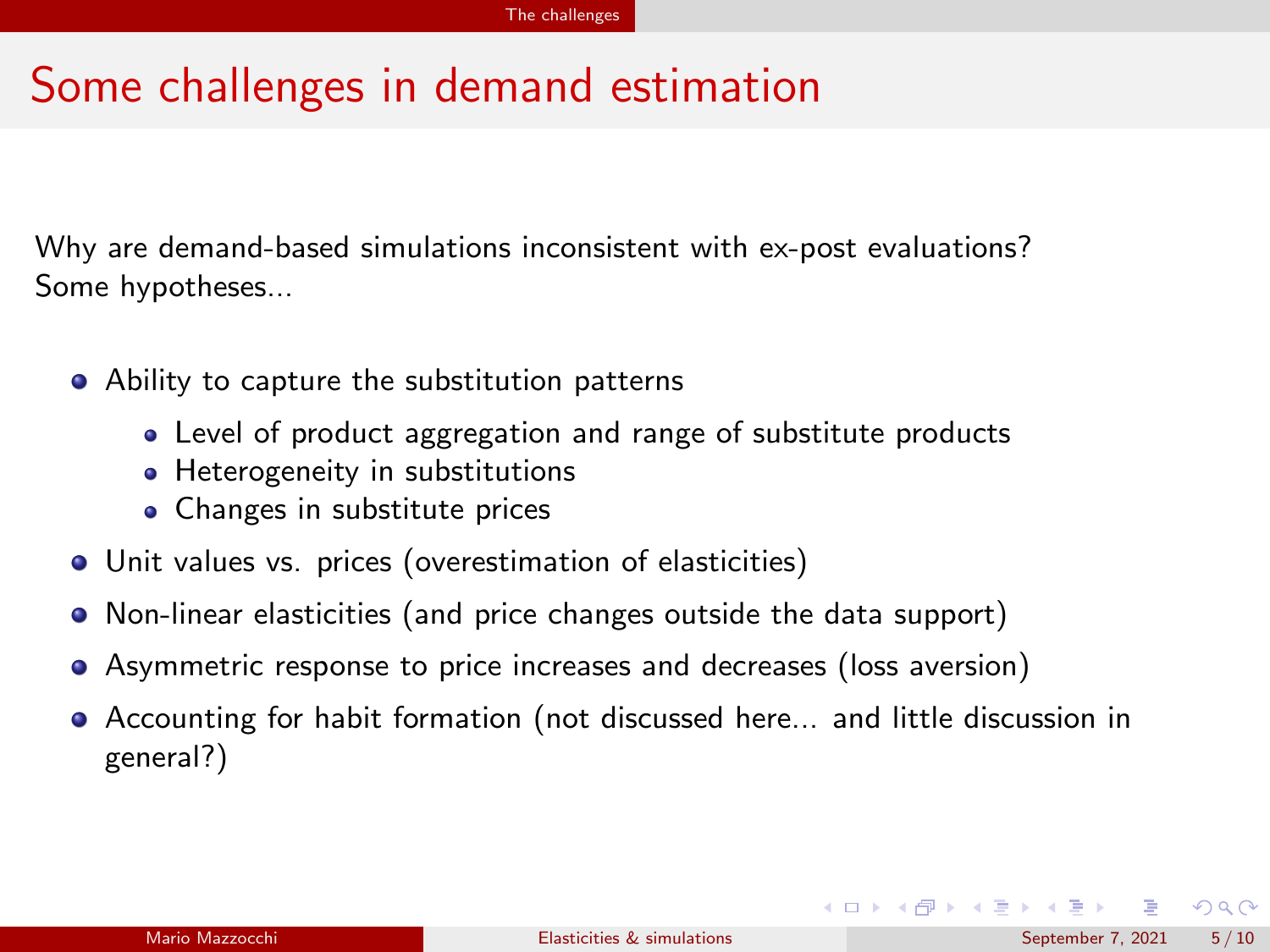### <span id="page-5-0"></span>Estimation of (cross-)price elasticities

The estimation of cross-price elasticities from demand model is sensitive to the researcher choices

- The basket of goods (or the "choice set" for DCMs), and conditional demand systems tend to return higher price elasticities
- The level of product disaggregation, higher disaggregation (e.g. UPC level) leads to higher price elasticities
- As substitutions are heterogeneous across consumers, "average" elasticities may be misleading (here DCMs win)

|                    |            | Price change |           |             |            |            |            |  |  |
|--------------------|------------|--------------|-----------|-------------|------------|------------|------------|--|--|
| <b>Consumption</b> | Fruit      |              |           |             |            | Fats &     |            |  |  |
| change             | & veg      | Meat         | Fish      | Dairy       | Cereals    | oils       | Sweets     |  |  |
| Fruit & veg        | $-0.53***$ | 0.002        | 0.010     | $-0.030***$ | $0.048*$   | $-0.033$   | $0.060***$ |  |  |
| Meat               | $-0.009$   | $0.60***$    | 0.016     | $-0.018$    | $0.045*$   | $-0.003$   | $0.049**$  |  |  |
| Fish               | $-0.015*$  | $0.042*$     | $0.61***$ | $-0.032**$  | $0.075*$   | 0.012      | 0.046      |  |  |
| Dairy              | $-0.03**$  | 0.001        | 0.004     | $-0.60***$  | $0.100***$ | 0.023      | $0.057**$  |  |  |
| Cereals            | $-0.02**$  | 0.000        | 0.013     | $0.039**$   | $-0.43***$ | $-0.013$   | $0.048**$  |  |  |
| Fats & oils        | $-0.017$   | $-0.046$     | $-0.037$  | $-0.007$    | 0.054      | $-0.42***$ | 0.043      |  |  |
| <b>Sweets</b>      | $-0.007$   | 0.000        | 0.020     | 0.004       | $0.057**$  | 0.003      | $-0.56***$ |  |  |
| n                  | 630        | 525          | 260       | 366         | 332        | 123        | 279        |  |  |

Table IV. Predicted price elasticities for 2008 in high-income countries  $(n=2515,$ 37 studies)

Figure: Meta-analysis by Cornelsen et al. (Hea[lth](#page-4-0) [Ec](#page-6-0)[on](#page-4-0)[o](#page-5-0)[mi](#page-6-0)[c](#page-4-0)[s,](#page-5-0) [2](#page-6-0)[01](#page-3-0)[4](#page-4-0)[\)](#page-8-0)  $\Omega$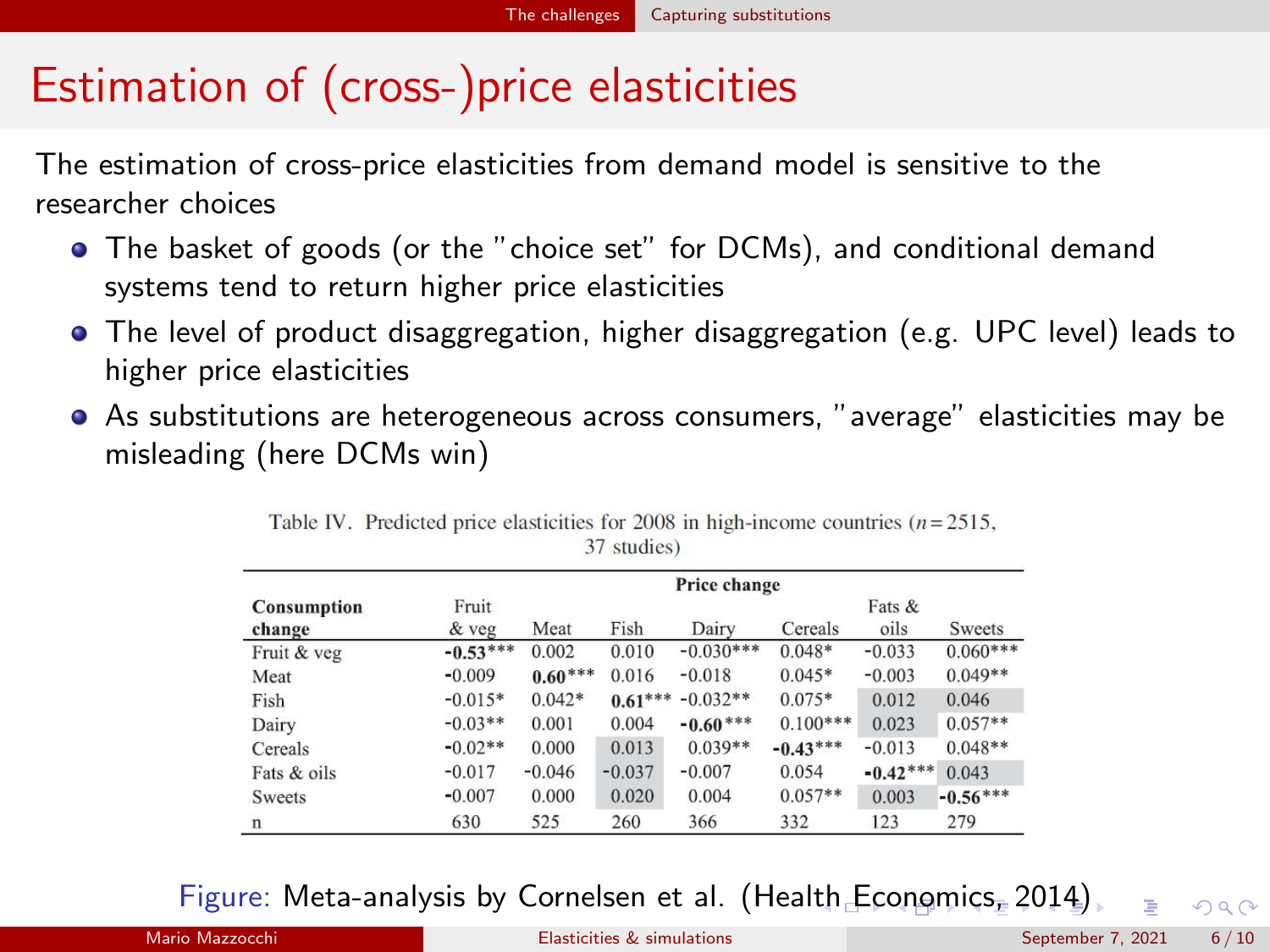### <span id="page-6-0"></span>The challenge of measuring prices

- **•** Household budget surveys and homescan data collect the prices of purchased products.
- This implies that these are not the actual shelf prices driving the consumer choice, but they embed a consumer choice dimension.
- This unit value problem is well known and can be addressed, but (a) it is not yet clear how well; (b) it is often ignored
- The problem is more serious with aggregate categories
- **•** Elasticities from unit values are inflated

|               | 1st quartile      |       |            | 3rd quartile | Interguartile range |       |            |
|---------------|-------------------|-------|------------|--------------|---------------------|-------|------------|
|               | <b>Unit value</b> | Price | Unit value | Price        | Unit value          | Price | <b>Tax</b> |
| Coca-cola can | 0.53              | 0.55  | 0.68       | 0.63         | 0.15                | 0.09  | 0.03       |
| Soft drinks   | 0.77              | 0.89  | 1.58       | 1.49         | 0.81                | 0.60  | 0.10       |

Figure: Our processing on Nielsen consumer panel, 2019-20

 $\Omega$ 

K ロト K 御 ト K 君 ト K 君 K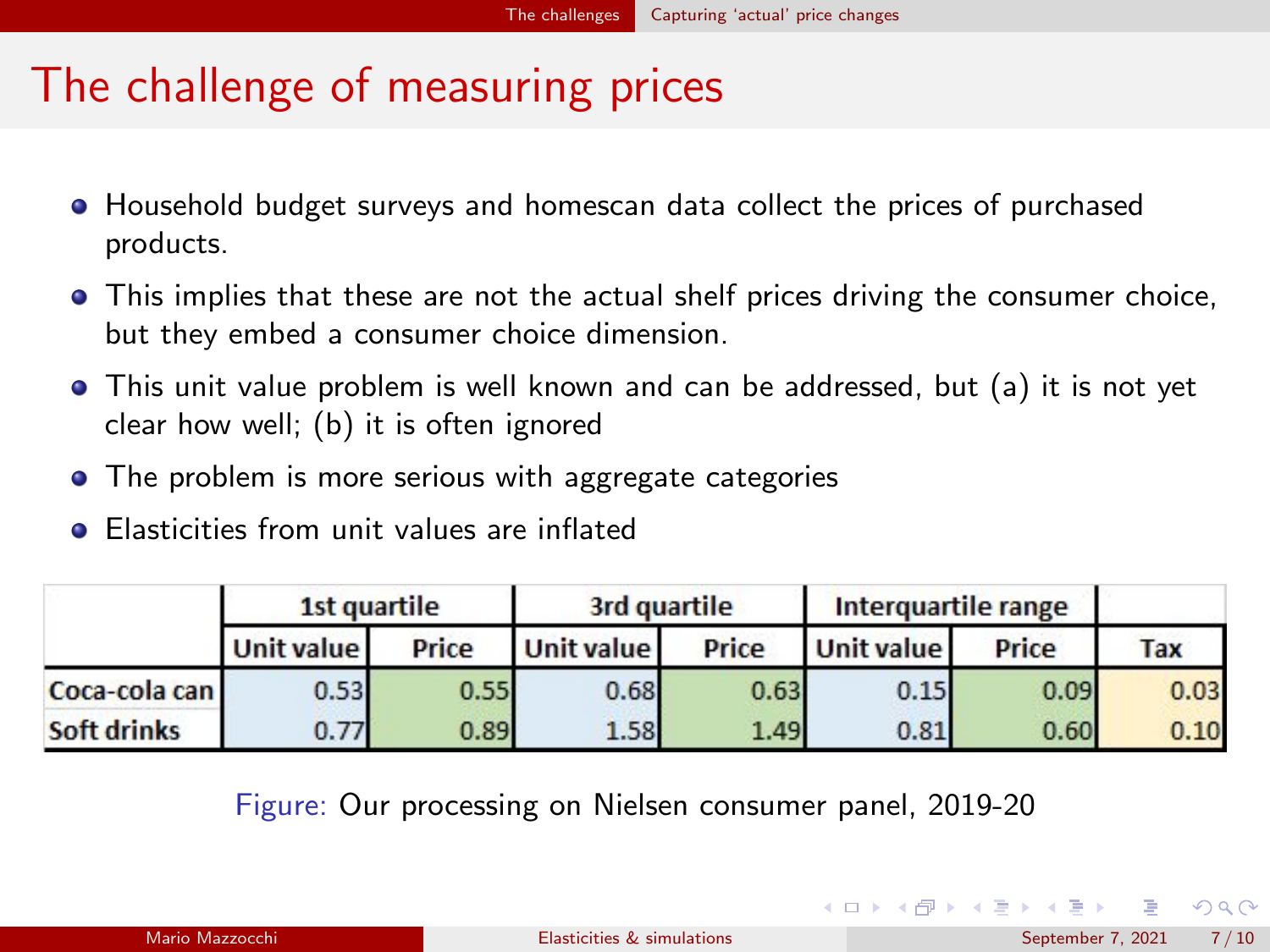# <span id="page-7-0"></span>Nonlinear elasticities (and predictions outside the data support)

- Do consumers react equally to price increases and price decreases?
- $\bullet$  Is the (average) response in purchases to a 10% price increase twice of response to a 5% price increase?
- If its the simulated price change within the range of price changes observed in the data-set?
- Elasticities estimated prior to a tax are based on changes in individual product prices, but the tax is applied at the product category level (see aggregation)
- Does the Lucas critique apply? Signalling effects?

 $\Omega$ 

 $4$  ロ }  $4$   $\overline{m}$  }  $4$   $\overline{m}$  }  $4$   $\overline{m}$  }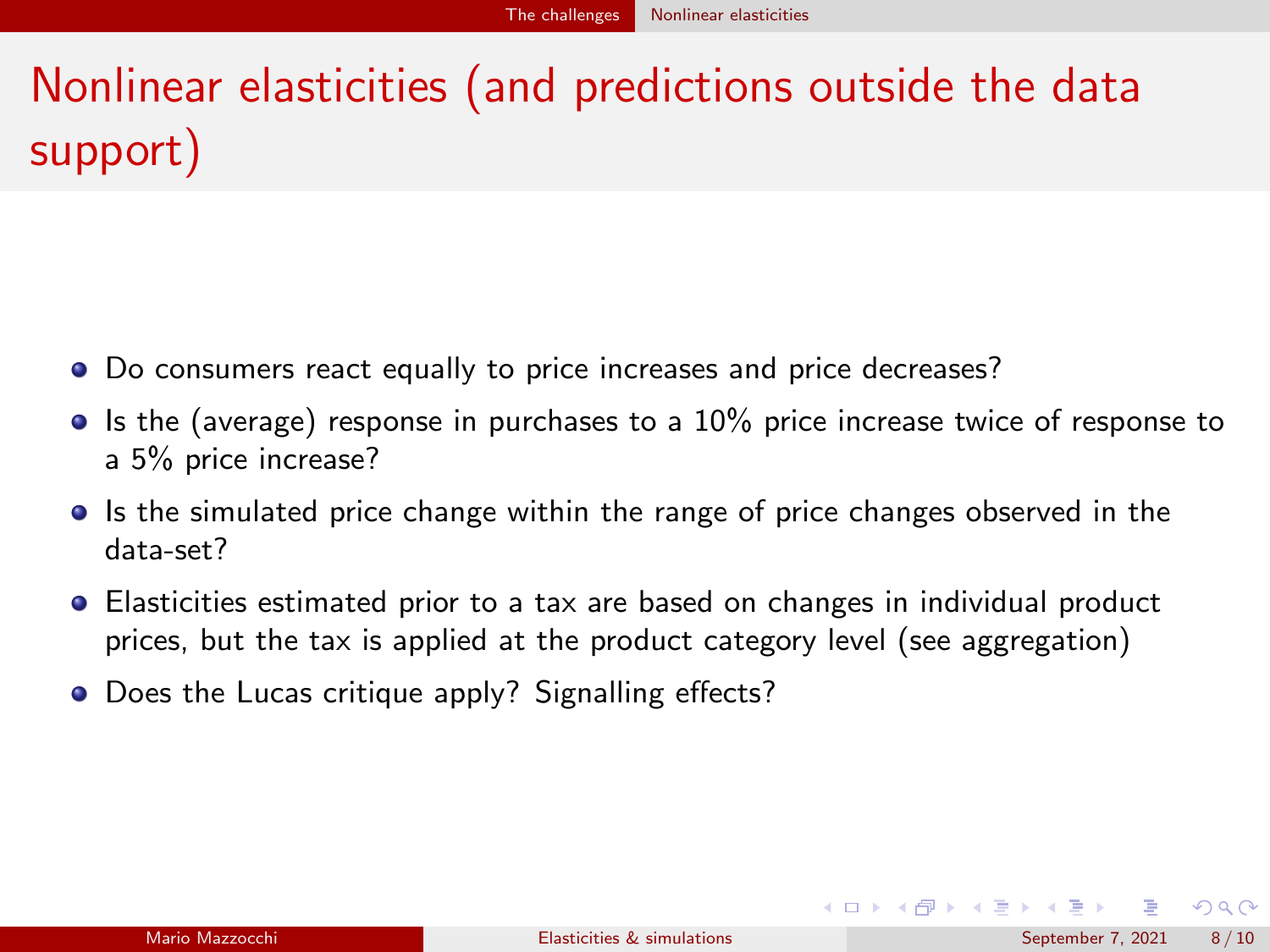### <span id="page-8-0"></span>Allowing for loss aversion

Difference in quantity consumed in response to the simulated fiscal intervention.

|                              | <b>Without Reference Price</b> |                |                | With Reference Price |                |  |
|------------------------------|--------------------------------|----------------|----------------|----------------------|----------------|--|
|                              | Quantity                       | Tax            | Subsidy        | Quantity             | Tax            |  |
| Sugar free soft drinks       | 1.76                           | 0.07(0.013)    | 0.12(0.020)    | 1.75                 | 0.08(0.017)    |  |
| SSBs sugar $\langle$ 5g      | 1.47                           | 0.18(0.011)    | $-0.07(0.013)$ | 1.46                 | 0.22(0.013)    |  |
| SSBs sugar $5 - 8g$          | 0.21                           | $-0.02(0.003)$ | 0.01(0.004)    | 0.22                 | $-0.03(0.003)$ |  |
| SSBs sugar $> 8g$            | 1.66                           | $-0.43(0.008)$ | 0.01(0.011)    | 1.64                 | $-0.46(0.008)$ |  |
| Water                        | 0.86                           | $-0.16(0.016)$ | 1.52(0.077)    | 0.85                 | $-0.14(0.019)$ |  |
| Beer and cider               | 1.20                           | $-0.03(0.010)$ | 0.14(0.033)    | 1.22                 | $-0.02(0.012)$ |  |
| <b>Taxed SSBs</b>            | 1.87                           | $-0.45(0.009)$ | 0.02(0.011)    | 1.86                 | $-0.49(0.009)$ |  |
| Non-taxed drinks (exc. Beer) | 4.10                           | 0.09(0.023)    | 1.57(0.080)    | 4.06                 | 0.16(0.028)    |  |

Notes: Standard error in parentheses, Quantity = baseline quantity in liters/week. The tax and subsidy columns report estimated cha quantities consumed (in liters/week) under the tax and subsidy scenarios. The simulated tax follows the UK sugar tax scheme, i.e. 18 drinks with 5-8g sugar/100ml and 24p/litre for drinks with more than 8g sugar/100ml; the simulated subsidy envisages a 15p/liter di drinks and water

Figure: Simulating tax effects with and without loss aversion; Biondi et al., JEBO (2020)

 $\Omega$ 

メロトメ 倒 トメ ヨ トメ ヨト